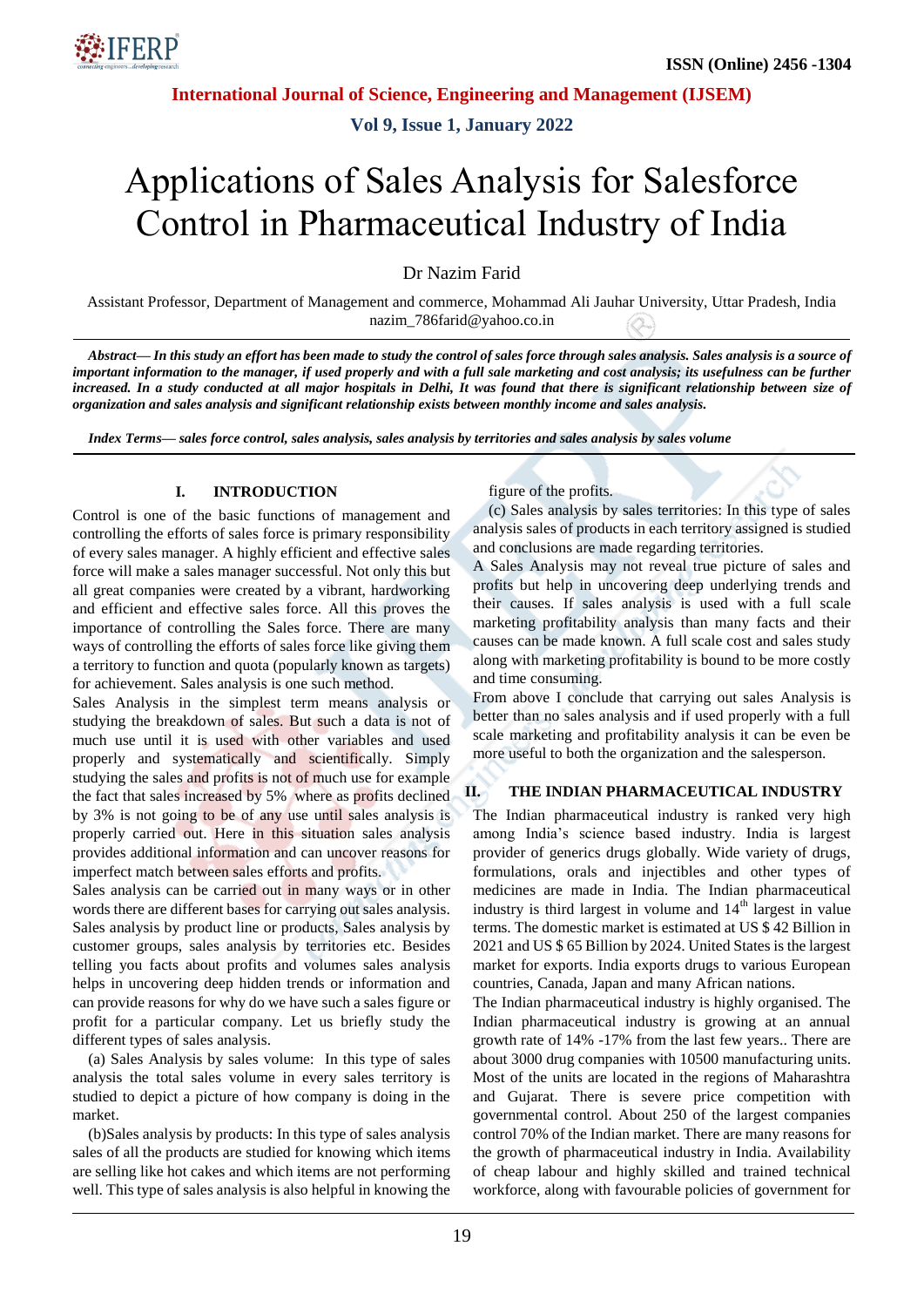

## **Vol 9, Issue 1, January 2022**

exports and indigenous production. Cost effective chemical synthesis along with patent protection has given a new look to the Indian pharmaceutical industry

Indian pharmaceutical Industry is a popular source of antiretroviral drugs used for combating AIDS. Biopharmaceuticals and contract Manufacturing along with drug trial has emerged as a latest opportunity for Indian pharmaceutical industry. The ratio of promotional expenditures to sales is highest for this industry. Lot of opportunities exists for Indian pharmaceutical industry in the field of contract manufacturing and Biopharmaceuticals. However some issues and problems are also there

#### **III. LITERATURE REVIEW**

Vasilev,J and Stoycheva. K (2017) found out that sales analysis can be carried out using rectangle method. The information need of sales manager concerning the offering of new products to existing clients may be solved by applying the rectangle method.[1]

Yee, M. M. Found out (2018) that by using the sales data in city mart supermarket Myanmar year 2015 and 2017 , it is shown that the best cluster is occurred in clustering process with in yearly data and attributes values<sup>[2]</sup>

Cowan (1935) found out that sales analysis varies with regional consumption.

Russell (1950) showed that how to carry out sales analysis using six primary sources of Information.[4]

### **IV. RESEARCH METHODOLOGY**

The Sample size for this study is 500 Medical Representatives. The universe for the study is Medical representatives working in the Delhi. The primary data was collected by a survey questionnaire Hypotheses have been tested using t test and ANOVA.

#### **a. DATA ANALYSIS**

**Hypotheses:** The various hypotheses are as follows.

H01: There is no significant relationship between gender of medical representatives and Sales analysis.

|                                            | Levenes test<br>for equality<br>of variance |          |       | T test for equality of means |                        |                    |                                 |                    |                                          |
|--------------------------------------------|---------------------------------------------|----------|-------|------------------------------|------------------------|--------------------|---------------------------------|--------------------|------------------------------------------|
|                                            | $\mathbf F$                                 | Sig      |       | df                           | Sig(2)<br>tailed)      | Mean<br>difference | Standard<br>error<br>difference | 95%<br>Lower upper | confidence<br>interval of the difference |
| ATF                                        | .00.                                        | .97      | 1.901 | 498                          | .05                    | 7.940E-02          | 4.117E-02                       | $-2.67E-$          | .1615                                    |
| Equal<br>variance<br>assumed               | 1                                           | $\Omega$ |       |                              | 8                      |                    |                                 | 03                 |                                          |
| ATF<br>Equal<br>variance<br>not<br>assumed |                                             |          | 1.918 | 402.20<br>6                  | .05<br>$6\overline{6}$ | 7.940E-02          | 4.141E-02                       | $-2.00E-$<br>03    | .1608                                    |

**Table** 1

The above table is about checking the relationship between gender and sales analysis. With the help of t test, it is found that there is no significant relationship between gender and sales analysis as the significant value is .058 which is greater than .05(95% confidence interval). Hence the null hypothesis is accepted and alternate Hypothesis is rejected.

H02: There is no significant relationship between nature of organization and sales analysis.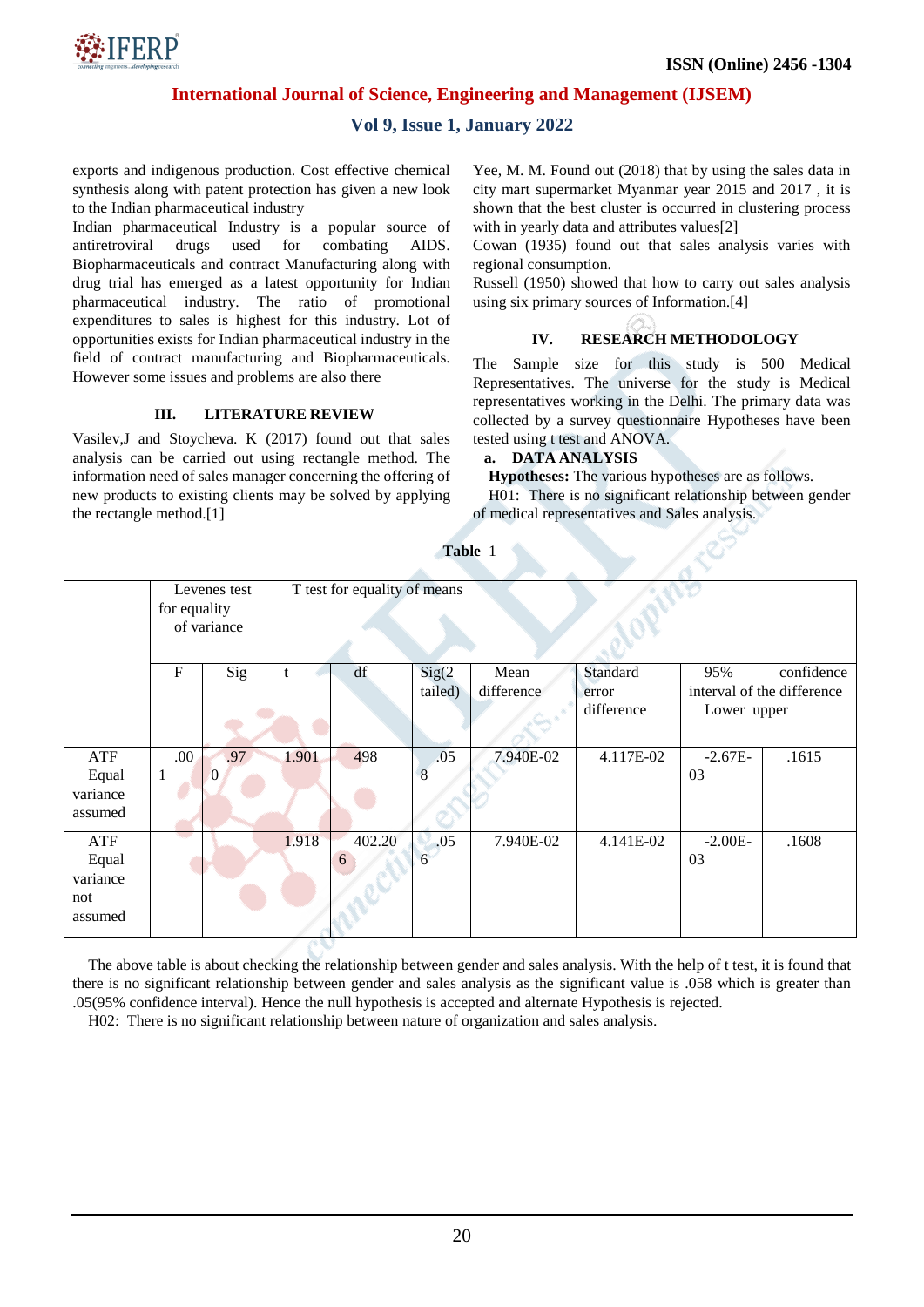

|  |  |  | <b>Vol 9, Issue 1, January 2022</b> |  |
|--|--|--|-------------------------------------|--|
|--|--|--|-------------------------------------|--|

| Table 2  |              |             |       |                              |         |            |                |                            |            |  |
|----------|--------------|-------------|-------|------------------------------|---------|------------|----------------|----------------------------|------------|--|
|          | Levenes test |             |       | T test for equality of means |         |            |                |                            |            |  |
|          | for equality |             |       |                              |         |            |                |                            |            |  |
|          |              | of variance |       |                              |         |            |                |                            |            |  |
|          | F            | Sig         | T     | df                           | Sig(2)  | Mean       | Standard error | 95%                        | confidence |  |
|          |              |             |       |                              | tailed) | difference | difference     | interval of the difference |            |  |
|          |              |             |       |                              |         |            |                | Lower upper                |            |  |
| ATF      | .068         | .794        | 1.378 | 498                          | .169    | 5.738E-02  | 4.163E-02      | $-2.44E-02$                | .1392      |  |
| Equal    |              |             |       |                              |         |            |                |                            |            |  |
| variance |              |             |       |                              |         |            |                |                            |            |  |
| assumed  |              |             |       |                              |         |            |                |                            |            |  |
| ATF      |              |             | 1.369 | 396.615                      | .172    | 5.738E-02  | 4.191E-02      | $-2.50E-02$                | .139       |  |
| Equal    |              |             |       |                              |         |            |                |                            |            |  |
| variance |              |             |       |                              |         |            |                |                            |            |  |
| not      |              |             |       |                              |         |            |                |                            |            |  |
| assumed  |              |             |       |                              |         |            |                |                            |            |  |

The above table is about checking the relationship between nature of organisation and sales analysis. With the help of t test we conclude that there is no significant relationship between nature of organisation and sales analysis as significant value is 0.169 which is greater than .05(95% confidence interval. The null hypothesis is accepted and corresponding alternate hypothesis is rejected.

H03: There is no significant relationship between size of organization and sales analysis.

| DI<br>16<br>п<br>н |  |
|--------------------|--|
|--------------------|--|

|            | Sum     | df  | Means     | F    | Sig |
|------------|---------|-----|-----------|------|-----|
|            | of      |     | square    |      |     |
|            | squares |     |           |      |     |
| Between    | .139    | 2   | 6.936E-02 | 34.8 | .03 |
| groups     |         |     |           |      |     |
| With<br>in | 102.300 | 496 | .206      |      |     |
| groups     |         |     |           |      |     |
| Total      | 102.438 | 498 |           |      |     |

The above table is about checking the relationship between size of organization and sales analysis. With the help of one way ANOVA we conclude that there is significant relationship between size of organization and sales analysis as significant value is .03 which is less than .05 (95% confidence interval). Hence the null Hypothesis is rejected and alternate hypothesis is accepted.

H04: There is no significant relationship between age and sales analysis.

| וחו<br>Я |  |  |
|----------|--|--|
|----------|--|--|

|         | of<br>Sum | df  | Means     | F    | Sig  |
|---------|-----------|-----|-----------|------|------|
|         | squares   |     | Square    |      |      |
| Between | .139      | 2   | 6.936E-02 | .336 | .715 |
| Groups  |           |     |           |      |      |
| Within  | 102.300   | 496 | .206      |      |      |
| group   |           |     |           |      |      |
| Total   | 102.438   | 498 |           |      |      |

The above table is about checking the relationship between age and sales analysis. With the help of one way ANOVA it is concluded that there is no significant relationship between

age and sales analysis as significant value is .715 which is greater than .05 (95% confidence interval). Hence the null hypothesis is accepted and corresponding hypothesis is rejected.

H05: There is no significant relationship between experience and sales analysis.

| able |  |
|------|--|
|      |  |

|                 | Sum of  | df  | Means  | F     | Sig  |
|-----------------|---------|-----|--------|-------|------|
|                 | squares |     | Square |       |      |
| <b>Between</b>  | .880    | 2   | .440   | 2.153 | .117 |
| Groups          |         |     |        |       |      |
| Within<br>group | 101.581 | 497 | .204   |       |      |
| Total           | 102.461 | 499 |        |       |      |

The above table is about checking the relationship between experience and sales analysis. With the help of ANOVA, I conclude that there is no significant relationship between experience and sales analysis as significant value is .117 which is greater than .05 ( 95% confidence interval). Hence the null Hypothesis is accepted and alternate hypothesis is rejected.

H06: There is no significant relationship between monthly income and sales analysis.

| Table 6        |         |     |        |       |      |  |  |  |  |
|----------------|---------|-----|--------|-------|------|--|--|--|--|
|                | Sum of  | df  | Means  | F     | Sig  |  |  |  |  |
|                | squares |     | Square |       |      |  |  |  |  |
| <b>Between</b> | 2.871   |     | 1.435  | 7.164 | .001 |  |  |  |  |
| Groups         |         |     |        |       |      |  |  |  |  |
| Within         | 99.590  | 497 | .200   |       |      |  |  |  |  |
| group          |         |     |        |       |      |  |  |  |  |
| Total          | 102.461 | 499 |        |       |      |  |  |  |  |

The above table is about checking the relationship between monthly income and sales analysis. With the help of one way ANOVA I conclude that there is significant relationship between monthly income and sales analysis as the significant value is .001 which is less than .05 (95% confidence interval). Hence the null hypothesis is rejected and alternate hypothesis is accepted.